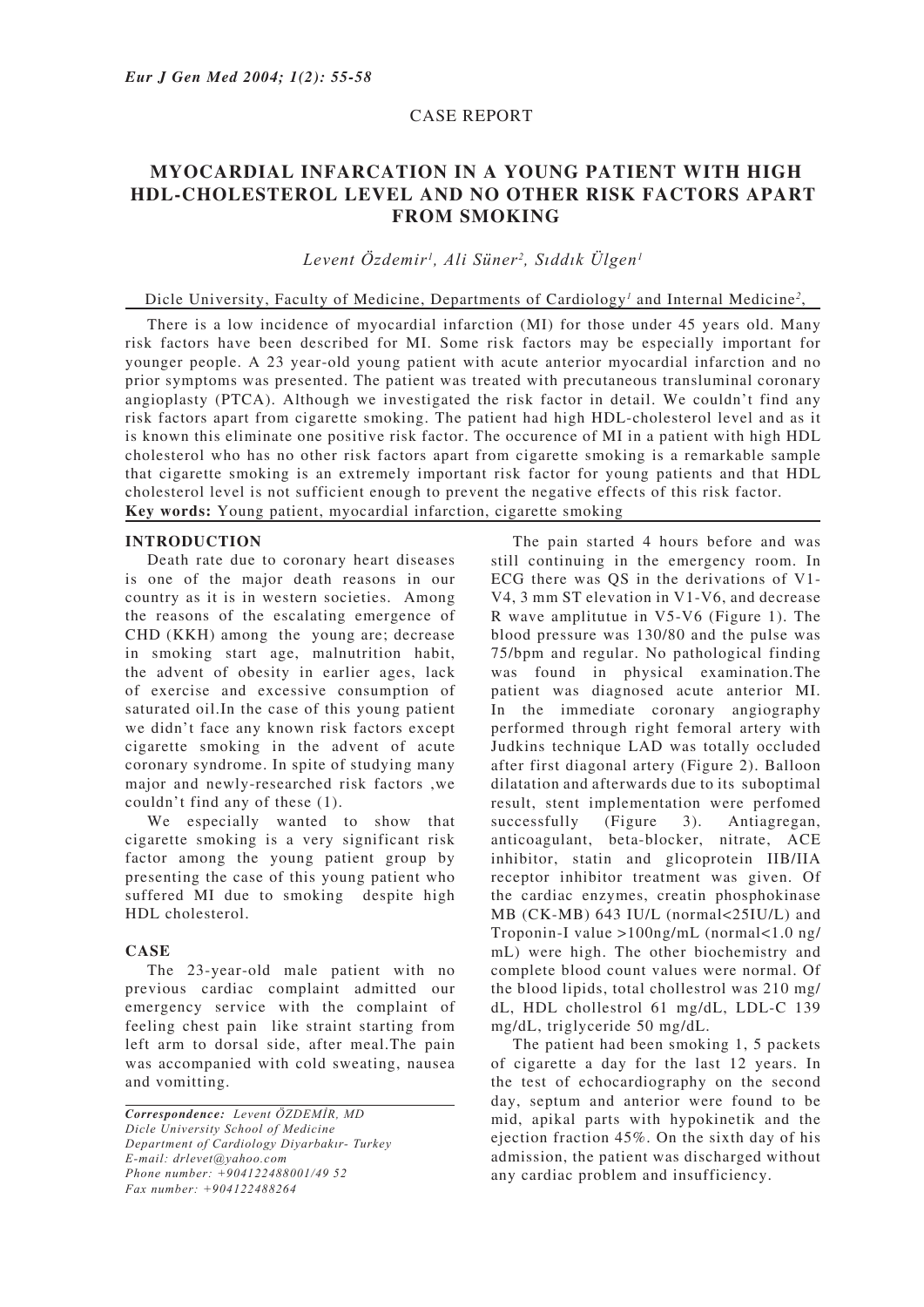

**Figure 1. The ECG was obtained from patient when he arrived to emergency room.**

#### **DISCUSSION**

Young patients with MI constitute the 4% and 10% of all patients with MI.There are many risk factors in the advent of coronary artery disease (CAD) in young patients. While some of these risk factors are less frequent some are relatively more frequent. Smoking is the most frequently seen risk factor in young patients with MI (2). The amount of smoking is inversely proportional to the age of MI advent.The risk of coronary artery disease in young patients with hypercholesterolemia and no other risk factors increases remarkably (3). The levels of increased triglyceride and low HDL cholesterol have been shown in young patients with MI (3).



**Figure 2. LAD was totally occluded after first diagonal artery (before angioplasty)**

Positive family history in young patients is a major risk factor of the advent of CAD. Although hypertension is a major risk factor for young patients, it is rarely seen in comparision with adult groups (3). Diabetes Mellitus is the cause of 10% of MIs in young patients. Between 30% and 60% of the youngs with MI have obesity. Today it is known that use of cocaine may cause MI in young patients.It is assumed that high level of homoscystein has effect on endotel and causes proliferation in smooth muscles, also it causes an increase in coronary arter disease. In many studies the correlation between high lipoprotein concentration(a)  $(lp(a))$  and CAD has been shown  $(3)$ .



**Figure 3. The angiogram was taken after primary angioplasty and stent implantation**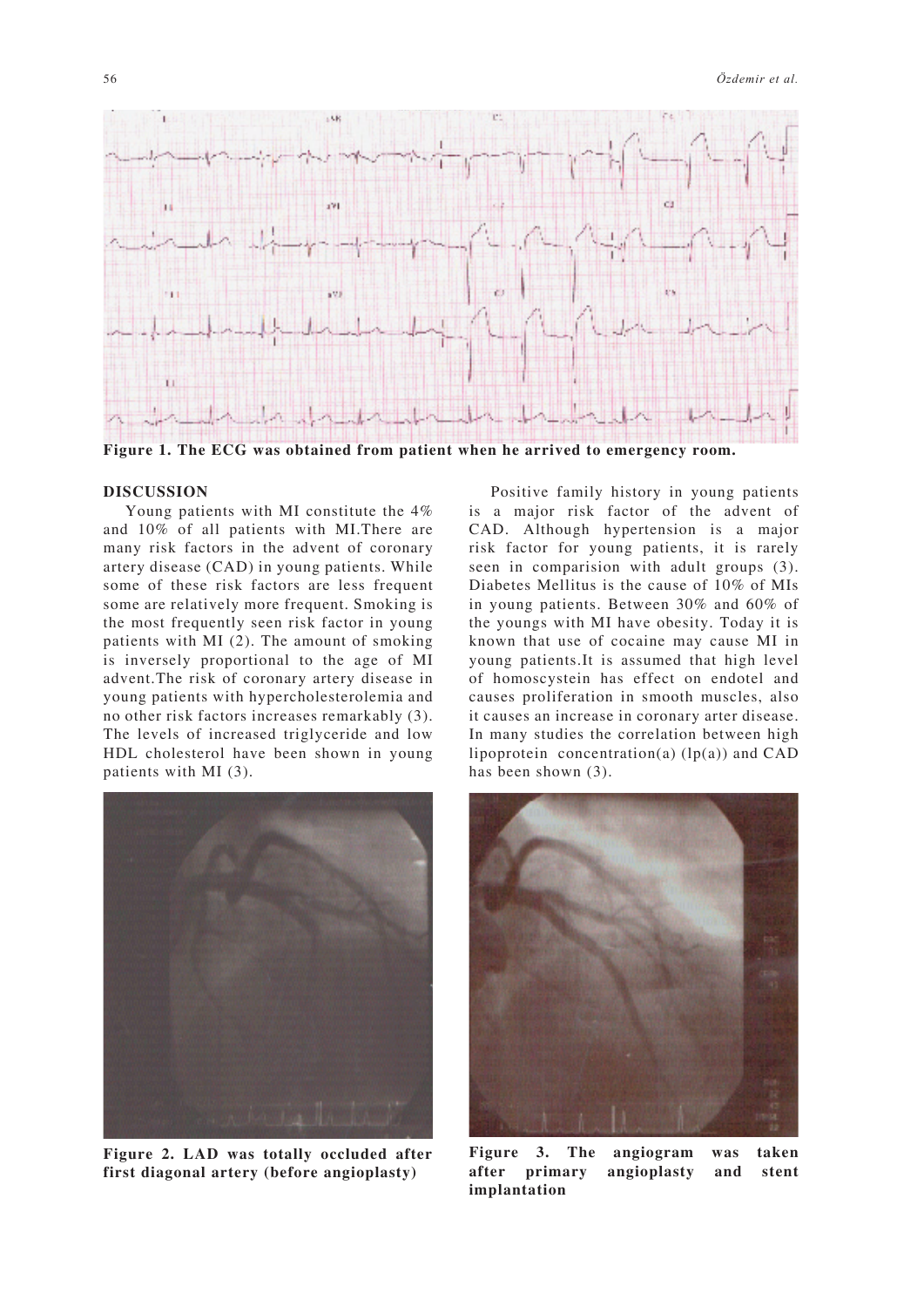|                           | Results | Normal ranges |  |
|---------------------------|---------|---------------|--|
| Apolipoprotein $B(g/L)$   | 0.88    | $0.70 - 1.60$ |  |
| Factor VII %              | 130     | $50 - 150$    |  |
| $Lp(a)$ (ng/ml)           | 0.1     | $0 - 30$      |  |
| Anti-ds DNA               | $(-)$   | $(-)$         |  |
| Compleman $3$ ( $g/L$ )   | 1.05    | $0.8 - 1.5$   |  |
| <b>ANA</b>                | $(-)$   | $(-)$         |  |
| Compleman $4$ (g/L)       | 0.26    | $0.2 - 0.5$   |  |
| C-ANCA                    | $(-)$   | $(-)$         |  |
| $CRP$ (mg/L)              | 8.07    | 12            |  |
| P-ANCA                    | $(-)$   | $(-)$         |  |
| Uric aside $(mg/dl)$      | 5.3     | $3.5 - 6.4$   |  |
| FactorV Leiden mutation   | $(-)$   | $(-)$         |  |
| RF IU/ml                  | 9.38    | <15           |  |
| $T3$ (ng/mL)              | 1.8     | $0.8 - 2.0$   |  |
| Lupus anticoagulant       | 0.95    | < 1.2         |  |
| $T4$ (ng/mL)              | 9.9     | $5 - 14$      |  |
| CMV IgG and IgM           | $(-)$   | $(-)$         |  |
| TSH (ng/mL)               | 1.22    | $2 - 4.2$     |  |
| Fibrinogen mg/dL          | 298     | 212-488       |  |
| Ferritin (ng/mL)          | 204     | 30-400        |  |
| Antithrombin III %        | 107     | 84-120        |  |
| Fe $(mcg/dL)$             | 116     | 50-150        |  |
| Protein C %               | 75      | $70 - 154$    |  |
| Insulin(IU/mL)            | 5.26    | $3 - 17$      |  |
| Protein S %               | 93      | $65 - 130$    |  |
| Homocystein(umol/mL)      | 7.4     | < 12          |  |
| Factor V %                | 148     | 50-150        |  |
| PAI-1 $(\% )$             | 75      | 50-150        |  |
| Factor VII %              | 130     | 50-150        |  |
| Anti cardiolipin IgG, IgM | $(-)$   | $(-)$         |  |

In some cases where coagulable state increases also, there is an increased risk of CAD. Among these are the high level of factor VII which can increase the production of trombin and result in a condition of hypercoagulability, the lack of antitrombin III which controls the effect of procagulan trombin, and the levels of increased fibrinogen which have been shown as a seperate risk factor.PAI-1 levels in patients with MI before the age of 45 have been found higher when compared with healthy individuals(6).

In recent years, with the popularity of the notion that the atherosclerosis associated with inflammation, high level of C reactive protein (CRP) is a risk factor in the advent, development and instability of coronary artery disease .

For many years CAD has been claimed to be able to accompany bacterial and viral agents.Chlamidya pneumonia, Cytomegalo viruses are the most accused agents in this sense(3).

In ATP III guide published recently ,one of the criteria of metabolic syndrome and of the risk factors of CAD is enlarged waist circumference.

In the case of the 23 year-old young paitent with MI, he has not Diabetes Mellitus, obesity (his BMI was 22.5kg/m² and his waist circumference 90cm) and his family didn't have artery disease history.Also our case's lipid profile wasn't observed to be risky in comparision with pre-MI and HDL cholesterol (HDL: 61mg/dL) a positive risk factor was decreased. He wasn't drug addicted, didn't have a considerable stress factor and had an active life style. In our patient we researched newly-accepted risk factors as well as conventional, known parameters. His homocystein level was in a normal range. Lp (a) level was normal. CRP levels were in a range which wasn't risky. In terms of insulin resistance, becoming popular risk factor after the detailed definiton of metabolic syndrome, the patient's fasting insulin level was normal(8).